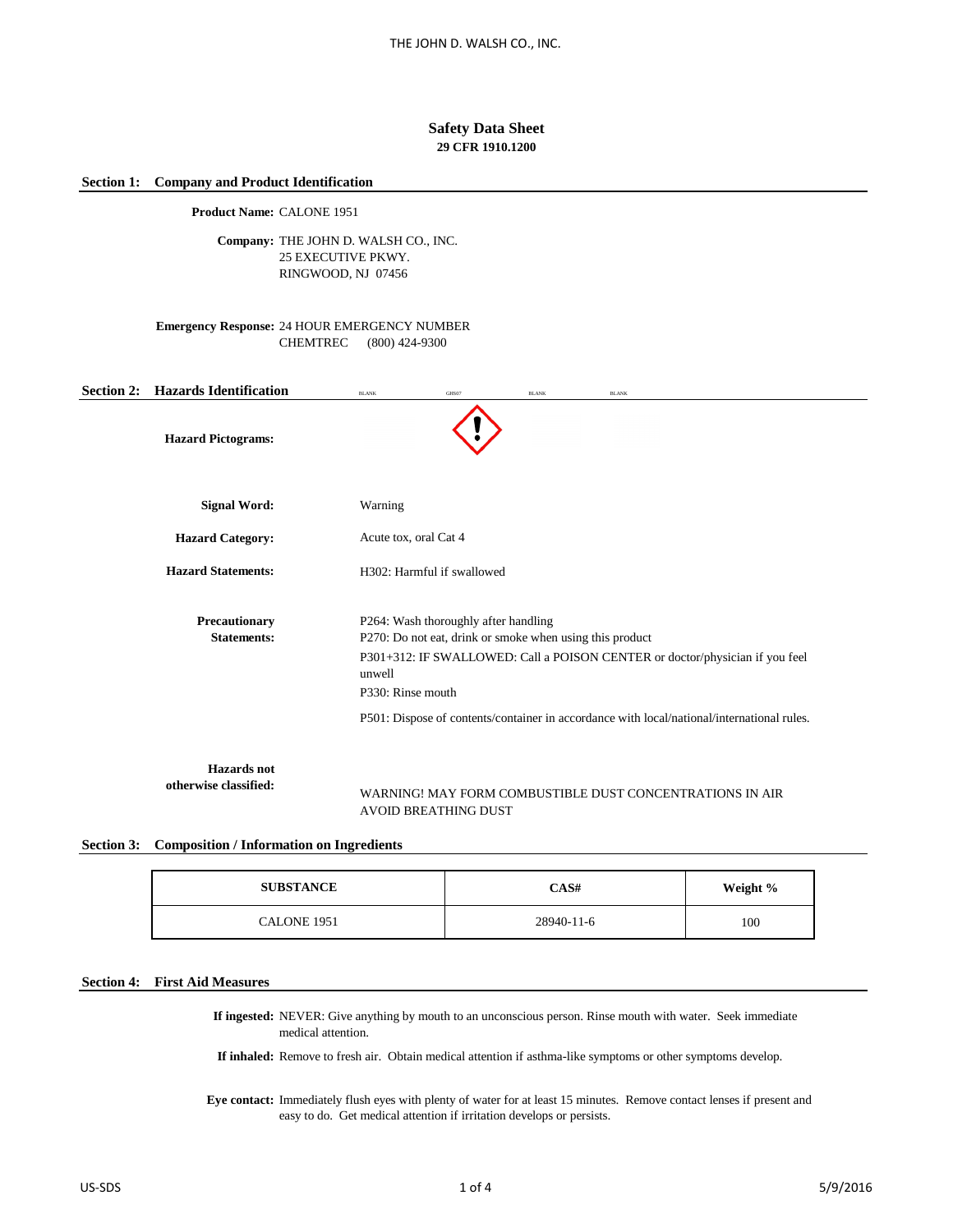Skin contact: Take off immediately all contaminated clothing. Rinse with water thoroughly. Get medical advice if irritation develops or persists.

**Additional Info:** Observe for any symptoms for several hours after exposure. Follow up with medical attention if symptoms develop.

#### **Section 5: Fire Fighting Measures**

**Extinguishing**  Carbon dioxide (CO2), dry chemical, foam. Firefighters should wear self-contained breathing apparatus **Method / Equipment:** (SCBA) and full protective equipment.

Hazardous Constituents associated with burning / combustion are to be considered toxic. **Decomposition Info:**

#### **Section 6: Accidental Release Measures**

Personal precautions, Keep unnecessary personnel away. Keep people away from and upwind of spill/leak. Eliminate all **protective equipment**  ignition sources (no smoking, flares, sparks, or flames in immediate area). Wear appropriate and procedures: protective equipment and clothing during clean-up. Avoid breathing vapors. Ventilate area if easy to do so. Contact local authorities if significant spillages cannot be contained. For personal protection, see section 8 of the SDS.

**Containment**  Large Spills: Contain actively spilling material if safe and easy to do so. Dike the spilled material, where **Equipment and** this is possible. Utilize absorbent clay or sand to contain and stop spreading material. **Procedures:**

Small Spills: Utilize absorbent clay or sand and transfer to waste receptacles.

Cleanup Procedures: Collect all contaminated clay, media, or other cleanup materials into a waste receptacle. If cleaning surface is necessary, utilize mineral spirits or other solvents, provided adequate ventilation is available.

#### **Section 7: Handling and Storage**

Safe Handling Do not handle until all safety precautions have been read and understood. Do not handle near an open **Precautions:** flame or sources of ignition. Ensure adequate ventilation. Take precautionary measures against static discharges. Avoid breathing vapors. Avoid contact with eyes, skin, and clothing. Avoid prolonged exposure. Wear appropriate personal protective equipment.

**Recommendations for**  Store in cool area in product container away from sources of ignition or flame. **Storage:**

**Incompatibilities:** Store away from strong acids or oxidizing agents. Refer to Section 10.

#### **Section 8: Exposure Control / Personal Protection**

General / Engineering Local exhaust ventilation should be utilized to control vapors / substances below exposure limits. Eye **Controls:** wash facilities must be available when handling this product.

**Work Clothing:** Protective work clothing which covers skin and prevents exposures.

**Eye/face protection:** Wear safety goggles or face shield.

Skin Protection: Wear solvent resistant gloves.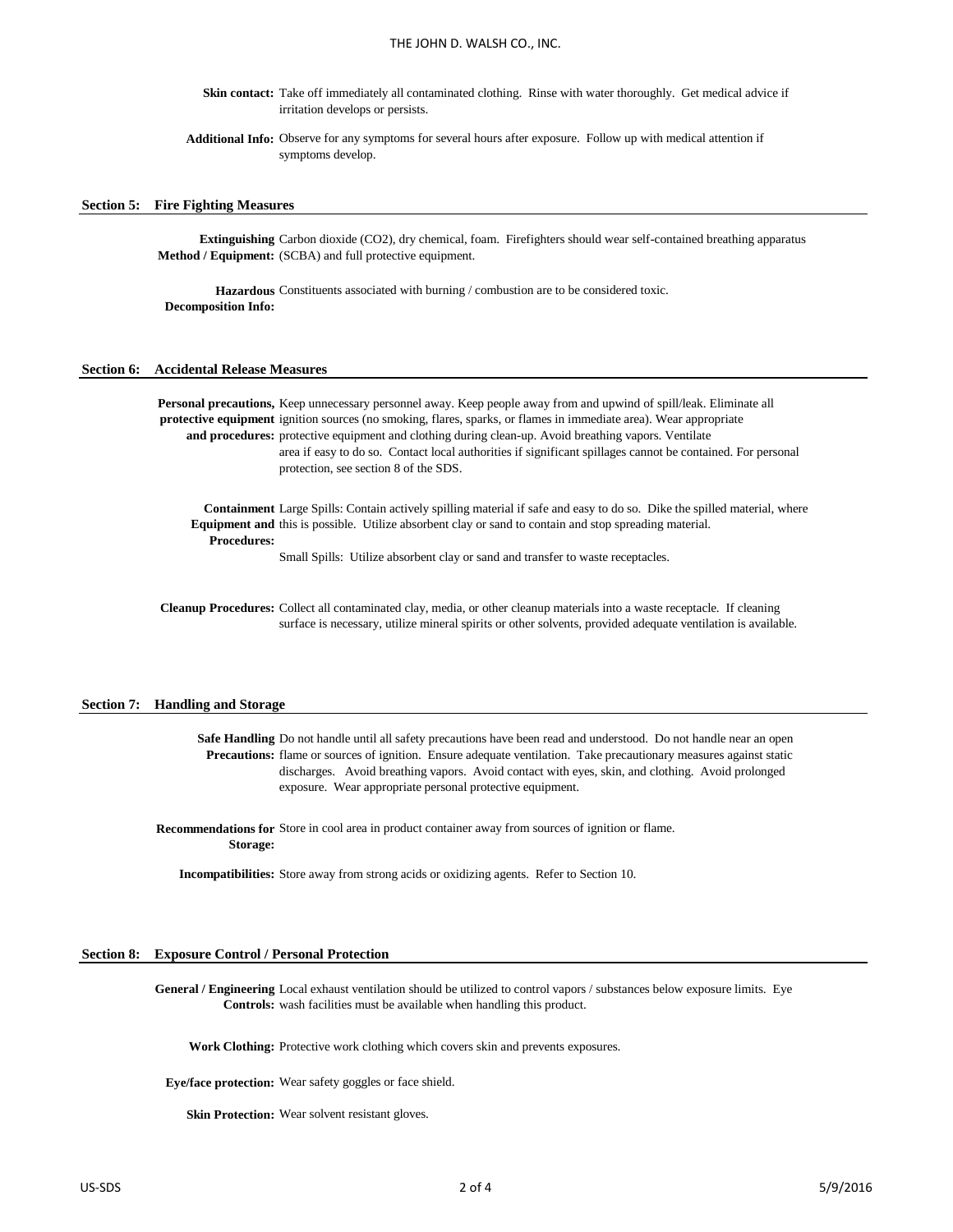**Respiratory**  Utilize organic vapor respirator if airborne levels are not maintained below exposure limits, or if **Protection:** ventilation is inadequate.

**Additional**  Observe good chemical hygiene practices. Do not smoke or eat while using this product. Wash hands or **Information:** exposed skin after using the product.

## **Section 9: Physical and Chemical Properties**

|                                            | <b>State: Powder</b>         | <b>Melting Point: 78C</b>              |                             | <b>Freezing</b> Not avail<br>Point:       |  |
|--------------------------------------------|------------------------------|----------------------------------------|-----------------------------|-------------------------------------------|--|
|                                            | Color: Off white to<br>white | <b>Point/Range:</b>                    | <b>Boiling</b> Not avail    | <b>pH</b> Not avail                       |  |
| <b>Sp Grav:</b> Not avail                  |                              |                                        | <b>Odor:</b> Characteristic | Water Insoluble<br>Solubility:            |  |
| <b>Evaporation rate:</b> Not avail         |                              | <b>Flash Point:</b> $>100C$            |                             | Part. Coeff (n Not avail<br>octanol/water |  |
| <b>Upper Flam Limits: Not avail</b>        |                              | <b>Lower Flam Not avail</b><br>Limits: |                             | Vapor $0.0004$<br><b>Pressure:</b>        |  |
| <b>VOC Content Not avail</b><br>(lbs/gal): |                              | Viscosity: Not avail                   |                             | <b>Autoignition</b> Not avail<br>Temp:    |  |

**Section 10: Stability and Reactivity**

**General:** The product is stable and non-reactive under normal conditions of use, storage and transport.Material is stable under normal conditions. No dangerous reaction known under normal conditions of use

**Incompatible**  Strong oxidizing agents **materials:**

**Decomposition**  No hazardous decomposition prosucts known **products:**

## **Section 11: Toxicological Information**

**Likely Routes of**  Inhalation of vapors, dermal **Exposure:**

#### **Toxicological Information (contained substances)**

| Hazardous substance (name) | LD50 Oral | LD50 Dermal | $LC50$ Inh | <b>Irritancv:</b> |
|----------------------------|-----------|-------------|------------|-------------------|
| CALONE 1951                | NA        | <b>NA</b>   | NA         | NA                |

**Carcinogenicity or**  No data available to indicate product or any componenets present at greater than o.1 % are mutagenic or **mutagenicity:** genotoxic

Sensitization: Product is not expected to be a sensitizer.

## **Section 12: Ecological Information**

**Aquatic toxicity:** No data available